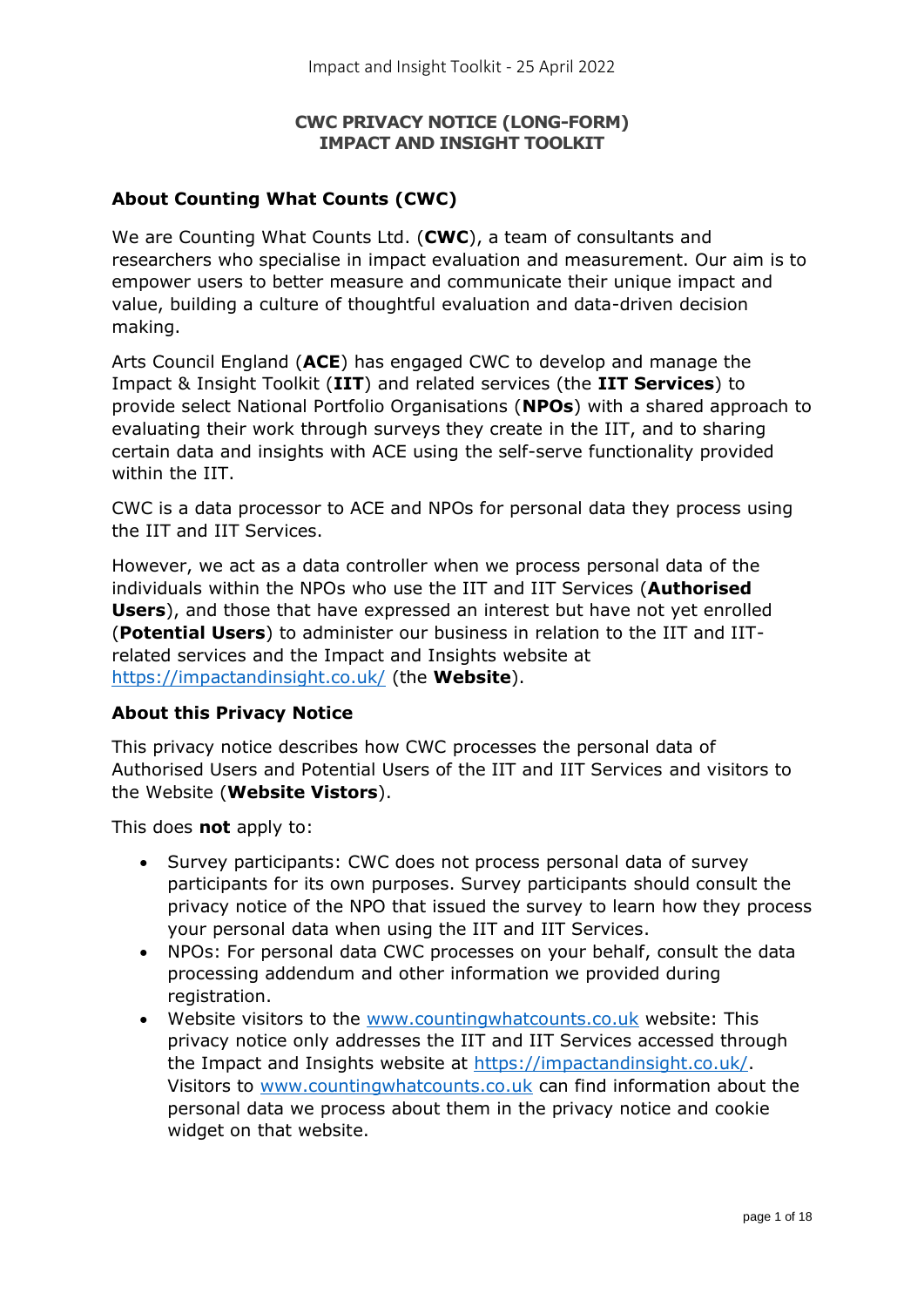#### **Our Contact Details**

Address: 82B High St, Sawston, Cambridge CB22 3HJ

Company number: 09002101 ICO Register of Fee Payers reference number: ZA141427

Privacy Lead: John Knell. Email address: [support@countingwhatcounts.co.uk](mailto:support@countingwhatcounts.co.uk)

Phone number: +44 (0) 1223 656 255. Website: [www.impactandinsight.co.uk](http://www.impactandinsight.co.uk/)

#### **OUR PRIVACY COMMITMENT**

We're committed to keeping your personal data protected and respecting your privacy choices

- We limit what personal data we process to what is necessary and proportionate to meet our legitimate business needs and any applicable legal obligations, making sure the processing is not only lawful, but fair.
- We do what we say we'll do with your personal data. We'll never re-purpose your personal data in ways you wouldn't reasonably expect, unless the law requires us to do so or an exception applies, in which case we will ensure you are informed, subject to any legal constraints.

Unlike many commercially-available survey platforms on the market, we do **not** track individual Website Visitors, Authorised Users or Potential Users to serve targeted ads, create or sell profiles to data brokers or track you across the web. We do **not** use your personal data for profiling or automated decision-making purposes.

Nor do we use your personal data for direct marketing activities, or engage in any data-matching activities or educated guessing techniques like browser fingerprinting to enrich the personal data we hold or identify you against your wishes. In the unlikely event that this changes, we will let you know, and provide you with a simple and effective way to exercise your choices.

The IIT is purpose-built to help NPOs gain data-driven insights to assess the impact of their work. In a similar vein, CWC gathers aggregated analytics – when individuals consent by opting in through our cookie widget – to gain insights and improve user experience of the Website, the IIT and the IIT Services. We apply privacy-preserving techniques from the start in line with ICO guidance (see "Cookies and Analytics").

• We take care when we share your personal data with others who support our work, vetting suppliers for data protection compliance, signing binding contracts to ensure confidentiality and consistent protection of the personal data they process on our behalf, and ensuring our tech stack is designed and configured with a high standard of data protection in mind.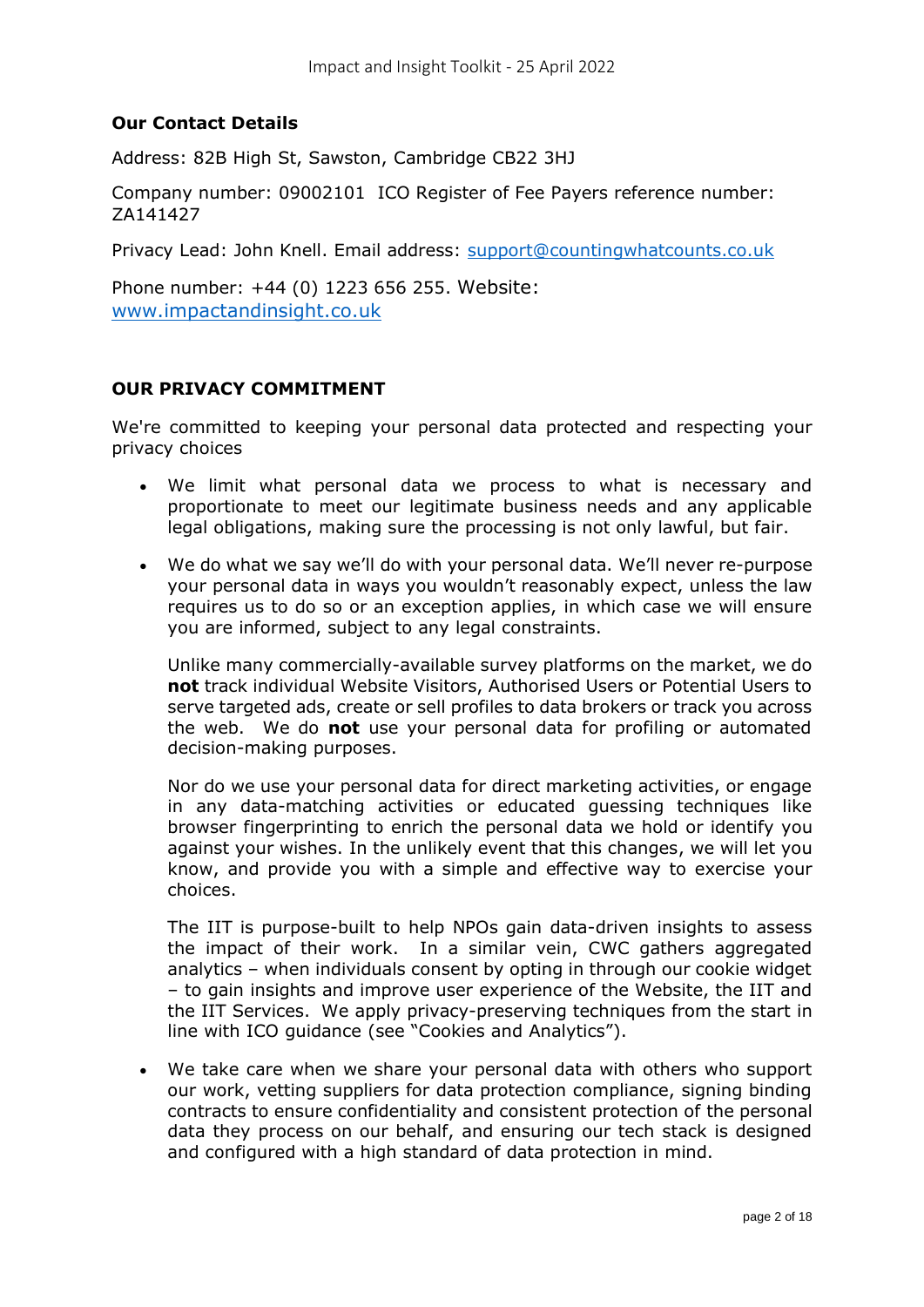For example, for analytics we use [Matomo,](https://matomo.org/) a privacy-focused alternative to Google Analytics. So if you opt in to analytics cookies and trackers, you can be confident we remain in control of that data and we are protecting it to a high standard while respecting your privacy choices.

- Where possible, we ensure your personal data remains in the UK or the EEA or is transmitted to countries the UK has determined provide adequate protection. Where an international transfer is required, we make sure we have [Appropriate](https://ico.org.uk/for-organisations/guide-to-data-protection/guide-to-the-general-data-protection-regulation-gdpr/international-transfers-after-uk-exit/) Safeguards in place, such as Binding Corporate Rules or model contracts approved by UK authorities (International Data Transfer Agreements (**IDTAs**) or their predecessor Standard Contractual Clauses (**SCCs**)).
- We make it easy for you to exercise your rights and preferences, and we respect your choices.
- We keep your personal data secure, up-to-date, and accurate, and only share with those that have a legitimate need-to-know, whether within or outside our organisation.
- We don't process children's personal data nor do we offer or target our IIT or IIT Services to children or minors. Authorised Users must be 18 years or older and attest to this when they agree to our terms. Since the IIT and IIT Services are only available to select NPOs approved by ACE, the likelihood of anyone under 18 years of age accessing the IIT is extremely low. NPOs that register undertake to ensure their Authorised Users are 18 years or older.

#### **THE TYPES OF PERSONAL DATA WE COLLECT AND USE**

The types of personal data we capture and use will depend on what you are doing when you access the Website or use the IIT or IIT Services, what you choose to provide, and how and when we engage with you.

We process the following types of personal data about Authorised Users and Potential Users:

- Contact Details: Name, business email address, phone number (optional).
- Contract and Registration Details: The name of the ACE-registered NPO signatory represents, signatory's contact details, title, e-signature, time stamp, confirmation that the signatory and Authorised Users are or will be over 18 years of age.
- Privacy Preferences: e.g. cookie choices, communication preferences). See "Cookies and Analytics", below, for detail.
- Account Details: IIT account permissions or privileges, user ID, NPO.
- Correspondence: details about support requests, queries, complaints, or rights requests, including associated metadata such as time stamps and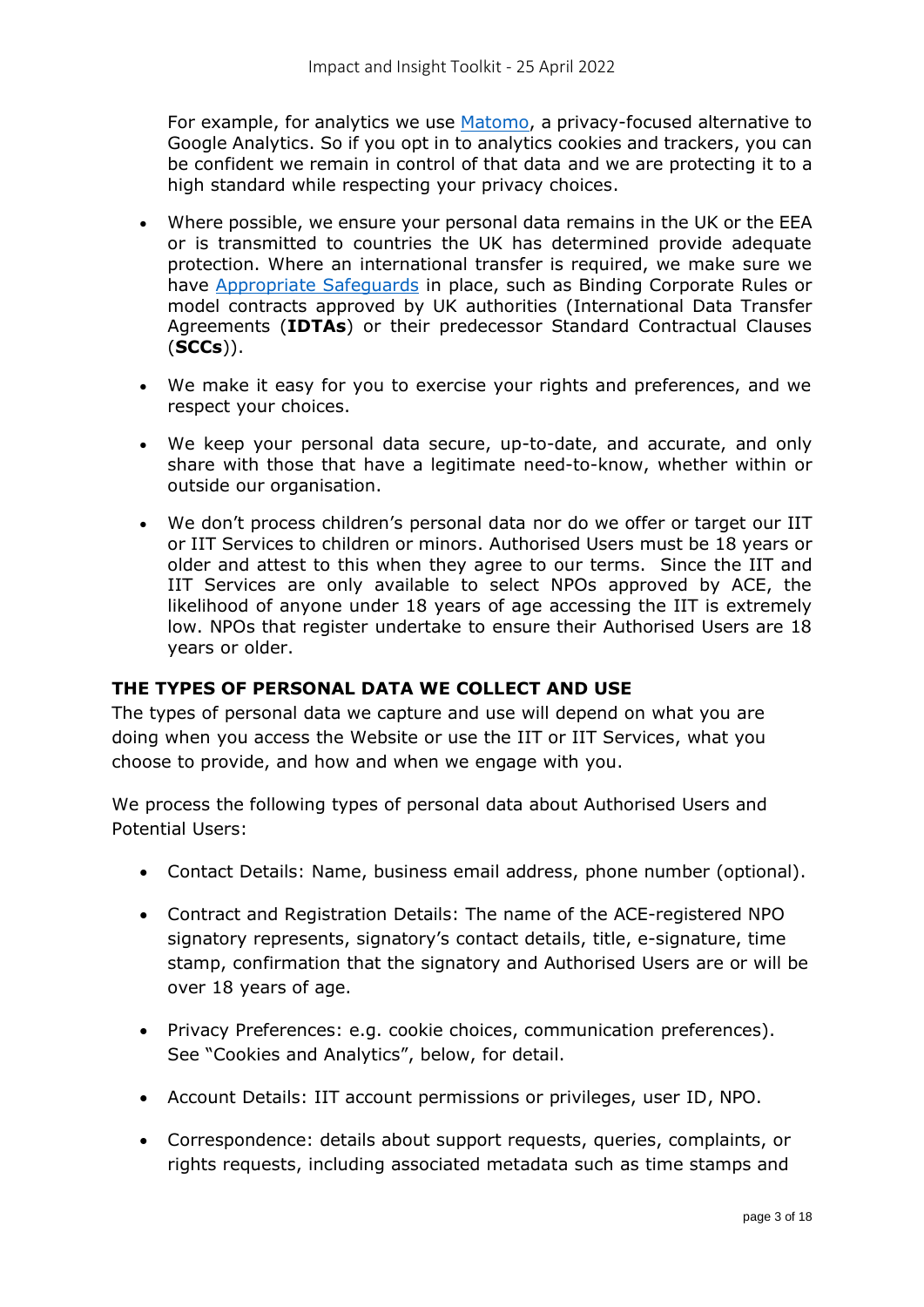read receipts and ID verification where applicable (for Data Subject Access Requests (**DSARS**)), feedback, calls / videoconferencing communications.

- Training Data: training and workshop logs confirming attendance inperson or online (plus data and metadata associated with it, e.g. electronic time stamp, login, user name or display name, etc), questions, comments or reactions in the chat (unless you choose to do so anonymously).
- Usage Data (personal data derived from your interaction with the IIT or IIT Services): login attempts and times; audit trails; cookie data, device data and analytics data. See Cookies and Analytics, below.

See the table below to learn more about how and why we process your personal data, the Lawful Basis (in parentheses) and, where it is transferred outside the UK or EEA, the Appropriate Safeguard. Please Refer to the "Lawful Bases Table" and in "Sharing your Personal Data / International Transfers" section for more detail:

| Why and when we<br>use your personal<br>data                                                              | How we process your personal data                                                                                                                                                                                                                       |
|-----------------------------------------------------------------------------------------------------------|---------------------------------------------------------------------------------------------------------------------------------------------------------------------------------------------------------------------------------------------------------|
| To respond to a query<br>using our online form<br>or run a survey of<br>Authorised Users or<br>other NPOs | How: Directly from you, using personal data<br>you provide through a survey form powered by<br>Culture Counts, our data processor, who also<br>operates the performance evaluation platform<br>that powers the surveys you'll create using the<br>IIT.  |
|                                                                                                           | You will be redirected to a UK instance of the<br>Culture Counts UK website dedicated to these<br>queries and surveys. See this example here.                                                                                                           |
|                                                                                                           | What we do with it: We'll use it to communicate<br>with you and process your registration request<br>( <b>Contractual Necessity</b> ) and to gather<br>statistics to understand trends so we can<br>improve the IIT Services (Legitimate<br>Interests). |
|                                                                                                           | Where? The personal data you provide will be<br>transmitted to our servers in the UK. We will<br>store and access the personal data using our<br>CRM system Pipedrive and communicate with<br>you via email through Microsoft Outlook.                  |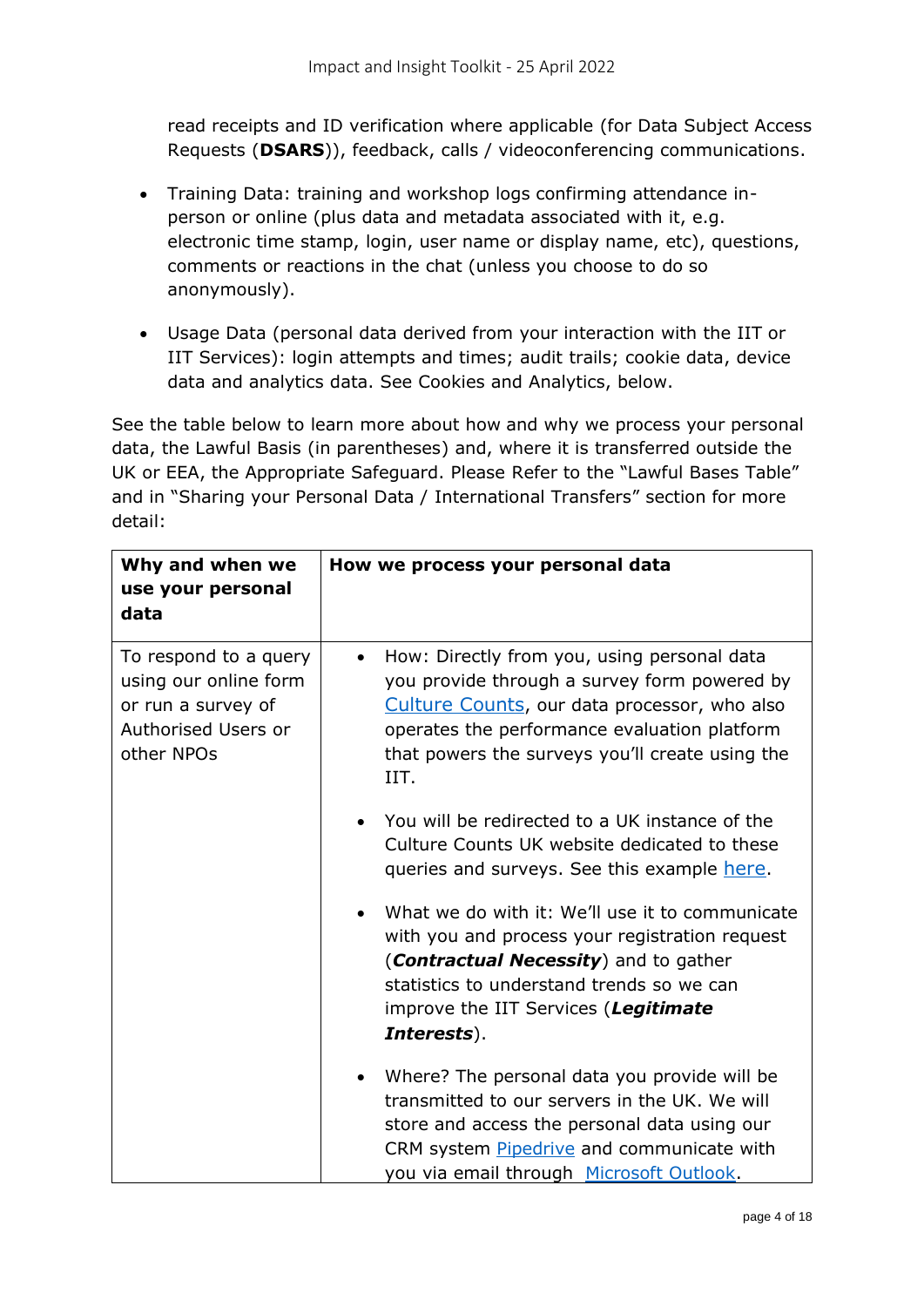|                                                                                            | <b>Appropriate Safeguards are not necessary</b><br>as Microsoft stores our data in UK data centres<br>and Pipedrive stores our data in Frankfurt,<br>Germany, which the UK has recognised as<br>Adequate.                                                                                                                                                                                                                                                                                      |
|--------------------------------------------------------------------------------------------|------------------------------------------------------------------------------------------------------------------------------------------------------------------------------------------------------------------------------------------------------------------------------------------------------------------------------------------------------------------------------------------------------------------------------------------------------------------------------------------------|
| To communicate with<br>you                                                                 | How: Using information you've already provided<br>(Contact Details) and the agreed manner of<br>communicationyou're your Privacy Preferences:<br>via phone (through our respective mobile phone<br>or land line providers), via email (we use<br>Microsoft Outlook), via video conference (using<br>Microsoft Teams, Zoom or your own provider).<br>We also communicate with you about important<br>updates or information related to the service via<br>email or announcement within the IIT. |
|                                                                                            | What we'll do with it: We'll communicate with<br>you in real time and may take notes that we will<br>keep with our records in relation to your<br>account as appropriate (e.g. to document key<br>points discussed or decisions made, or to<br>document a complaint and its resolution)<br>(Contractual Necessity).                                                                                                                                                                            |
|                                                                                            | Where: This will vary depending on the services<br>used. Note Zoom and Microsoft Teams are<br>global video conferencing platforms. Microsoft<br>stores UK data in the UK, but Zoom is US-<br>based. Appropriate Safeguard for Zoom:<br>Standard Contractual Clauses (Zoom).                                                                                                                                                                                                                    |
| To register your NPO<br>and Authorised Users<br>and provide customer<br>service or support | How: You complete and e-sign the contracts<br>$\bullet$<br>package, providing the Contract and<br>Registration Details. You assign an Authorised<br>User (or are assigned Authorised User status)<br>using functionality in the IIT, which will include<br>Contact Details and Account Details. Or you<br>contact us with a support request.                                                                                                                                                   |
|                                                                                            | What we do with it: We use this to document<br>our contractual relationship with you, manage<br>your account and provide support (Contractual<br><b>Necessity</b> ).                                                                                                                                                                                                                                                                                                                           |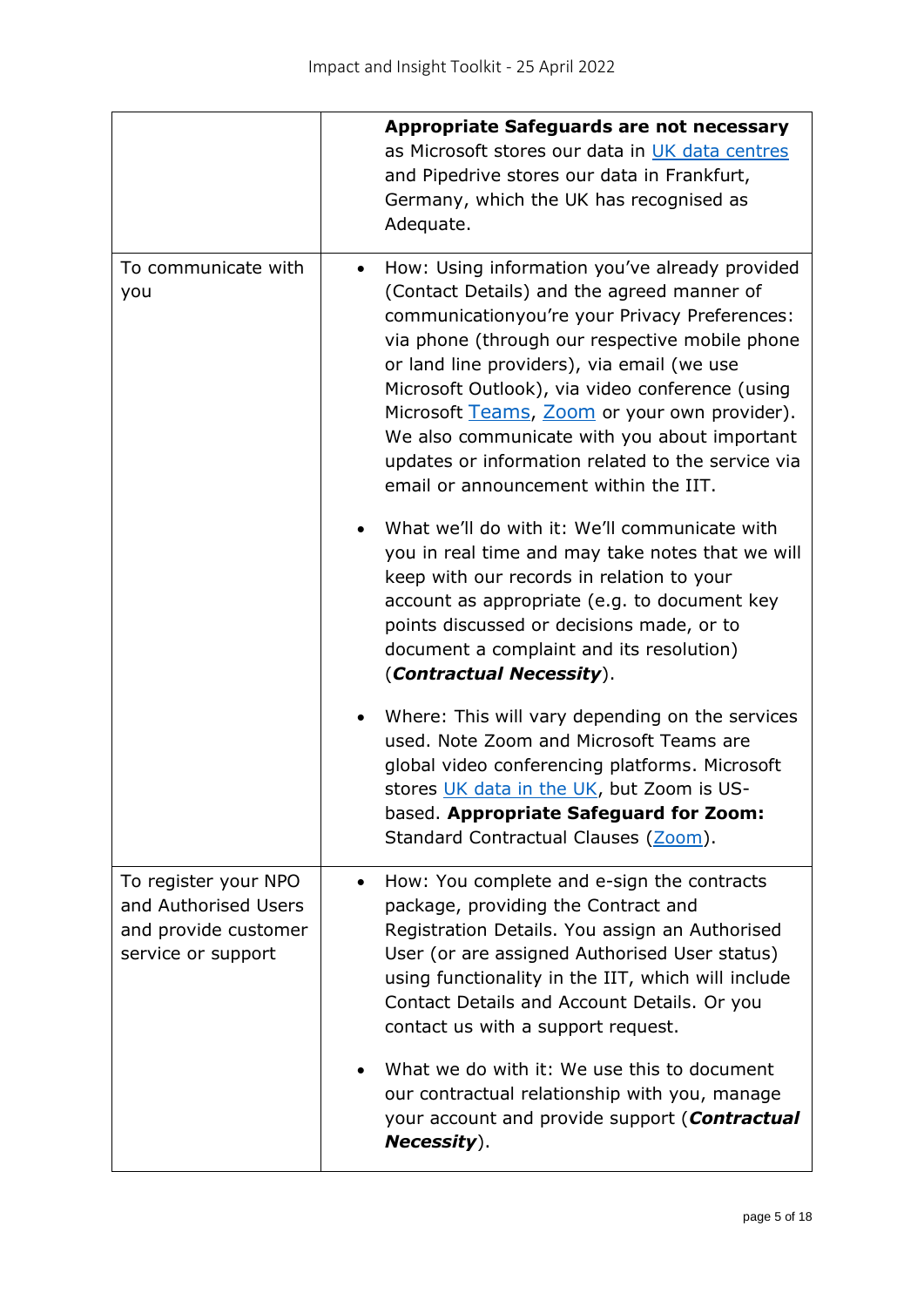|                                                               | Where: Most data is stored on our servers in<br>the UK. Some personal data, notably your<br>Contact Details, may be incidentally transmitted<br>outside the UK to our Australia-based<br>processor, Culture Counts, in the course of<br>providing customer support that requires their<br>technical expertise. Appropriate Safeguard:<br>Standard Contractual Clauses.<br>We use <b>DocuSign</b> as our data processor to<br>automate our contract process and obtain e-<br>signatures. DocuSign is a global company and<br>Contract Details may be transferred outside the<br>UK. Appropriate Safeguard: Binding<br>Corporate Rules for Processors (considered the<br>'gold standard'). |
|---------------------------------------------------------------|------------------------------------------------------------------------------------------------------------------------------------------------------------------------------------------------------------------------------------------------------------------------------------------------------------------------------------------------------------------------------------------------------------------------------------------------------------------------------------------------------------------------------------------------------------------------------------------------------------------------------------------------------------------------------------------|
| To ensure the IIT<br>functions properly<br>and remains secure | How: By analysing audit and access logs, time<br>٠<br>stamps, bug reports, etc. and responding to<br>security alerts or suspicious behaviour within<br>the IIT (which generally should not identify you<br>on its own unless additional data is provided).<br>What we do with it: We analyse the data to<br>trouble shoot any issues. We do not attempt to<br>identify the individual concerned unless<br>necessary to resolve the issue (e.g. if it appears<br>suspicious behaviour is linked to a particular<br>account, we may need to link it back to contact<br>the individual or the NPO to investigate or take<br>action) (Legitimate Interests).                                 |
|                                                               | Where: Our AWS server is located in London,<br>however Australia-based Culture Counts staff<br>may incidentally process personal data in the<br>course of providing support, so some very<br>limited amounts of personal data may be<br>transferred outside the UK in such cases.<br>Appropriate Safeguard: International Data<br>Transfer Agreement.                                                                                                                                                                                                                                                                                                                                    |
| To gather analytics on<br>our website and the<br>III          | How (if your Privacy Preferences show you<br>consented) : When you interact with the<br>Website or the IIT, for example by downloading                                                                                                                                                                                                                                                                                                                                                                                                                                                                                                                                                   |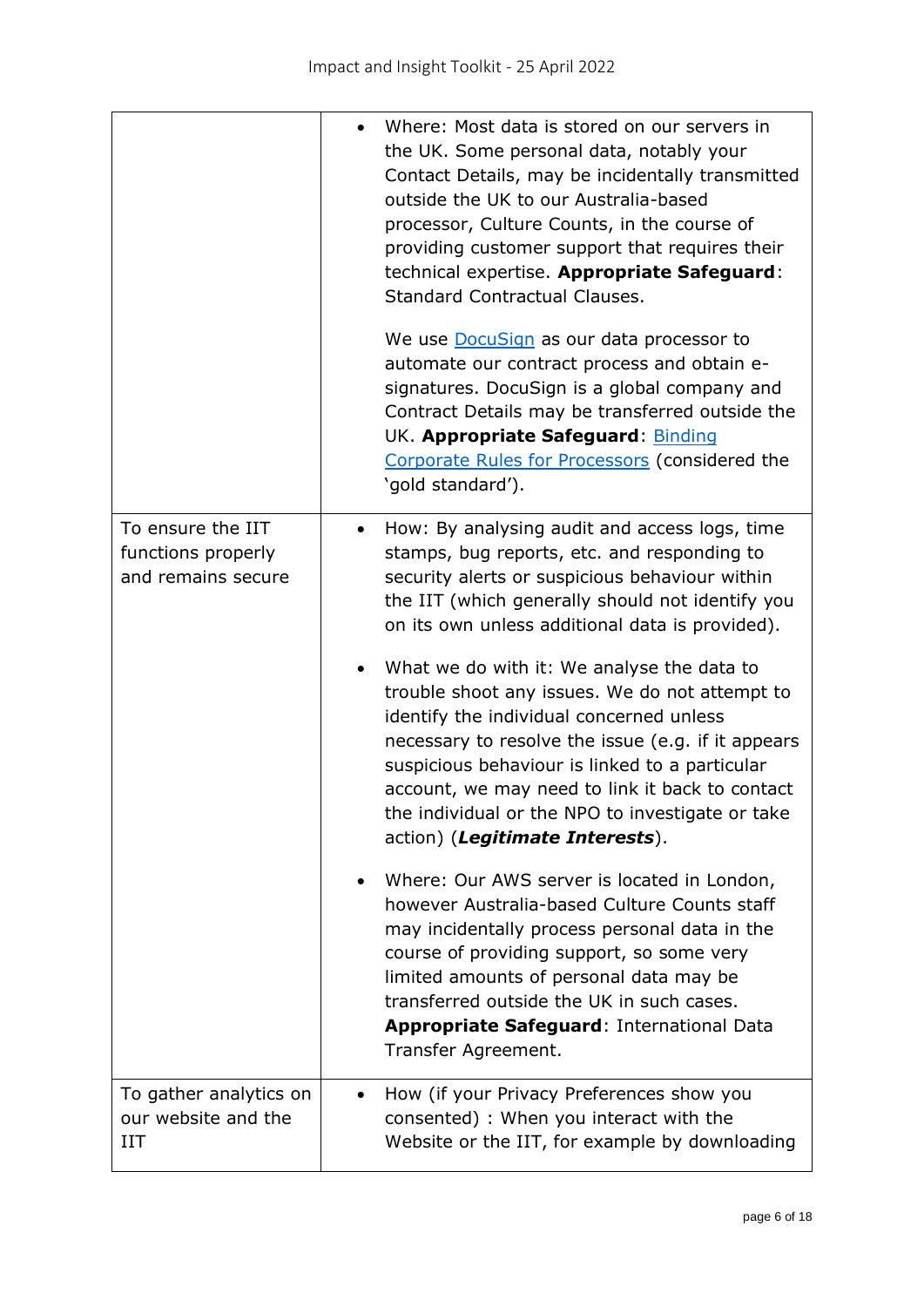|                                                       | a document, navigating across pages, clicking<br>on a link, etc.                                                                                                                                                                                                                                                                                                                                                                                                                                                                                                                                                                                                                                                                                                                                                                                                                                                                                                                           |
|-------------------------------------------------------|--------------------------------------------------------------------------------------------------------------------------------------------------------------------------------------------------------------------------------------------------------------------------------------------------------------------------------------------------------------------------------------------------------------------------------------------------------------------------------------------------------------------------------------------------------------------------------------------------------------------------------------------------------------------------------------------------------------------------------------------------------------------------------------------------------------------------------------------------------------------------------------------------------------------------------------------------------------------------------------------|
|                                                       | We use <b>Matomo</b> , a privacy-focused analytics<br>tool, to gather and analyze Usage Data. Matomo<br>is our data processor for analytics and never<br>uses this personal data for its own purposes.<br>We remain in full control.                                                                                                                                                                                                                                                                                                                                                                                                                                                                                                                                                                                                                                                                                                                                                       |
|                                                       | What do we do with it: We use analytics to<br>$\bullet$<br>understand how Authorised Users, Potential<br>Users and Website Visitors navigate the<br>https://impactandinsight.co.uk/ IIT so that we<br>can gain insights into what works and what<br>doesn't, what content is popular, and determine<br>ways to optimise user experience. We can<br>compare that to other data, such as aggregated<br>data on support requests and FAQs, to<br>determine whether other interventions or<br>support materials may be required or whether<br>those we have created are meeting Authorised<br>Users' needs. For example, if we create a<br>support document or training video to address<br>an FAQ on sharing evaluations, we expect to<br>see a decrease in support requests or questions<br>on that topic. If there is no decrease, our<br>support material may either be inadequate or<br>too difficult to find. Our analytics help us drill<br>down and trouble-shoot the issue (Consent). |
|                                                       | Where: Matomo's servers are located in the EU.<br>Since the UK authorities have determined the<br>EU member states to be Adequate for data<br>protection purposes, no Appropriate Safeguard<br>is needed.                                                                                                                                                                                                                                                                                                                                                                                                                                                                                                                                                                                                                                                                                                                                                                                  |
| To capture and<br>respect your privacy<br>preferences | How: when you set your Privacy Preferences<br>using our cookie widget (or proceed to navigate<br>the site, in which case the default is set to<br>strictly necessary cookies), when you<br>unsubscribe from receiving messages or adjust<br>your preferences, including preferred method of<br>communication.                                                                                                                                                                                                                                                                                                                                                                                                                                                                                                                                                                                                                                                                              |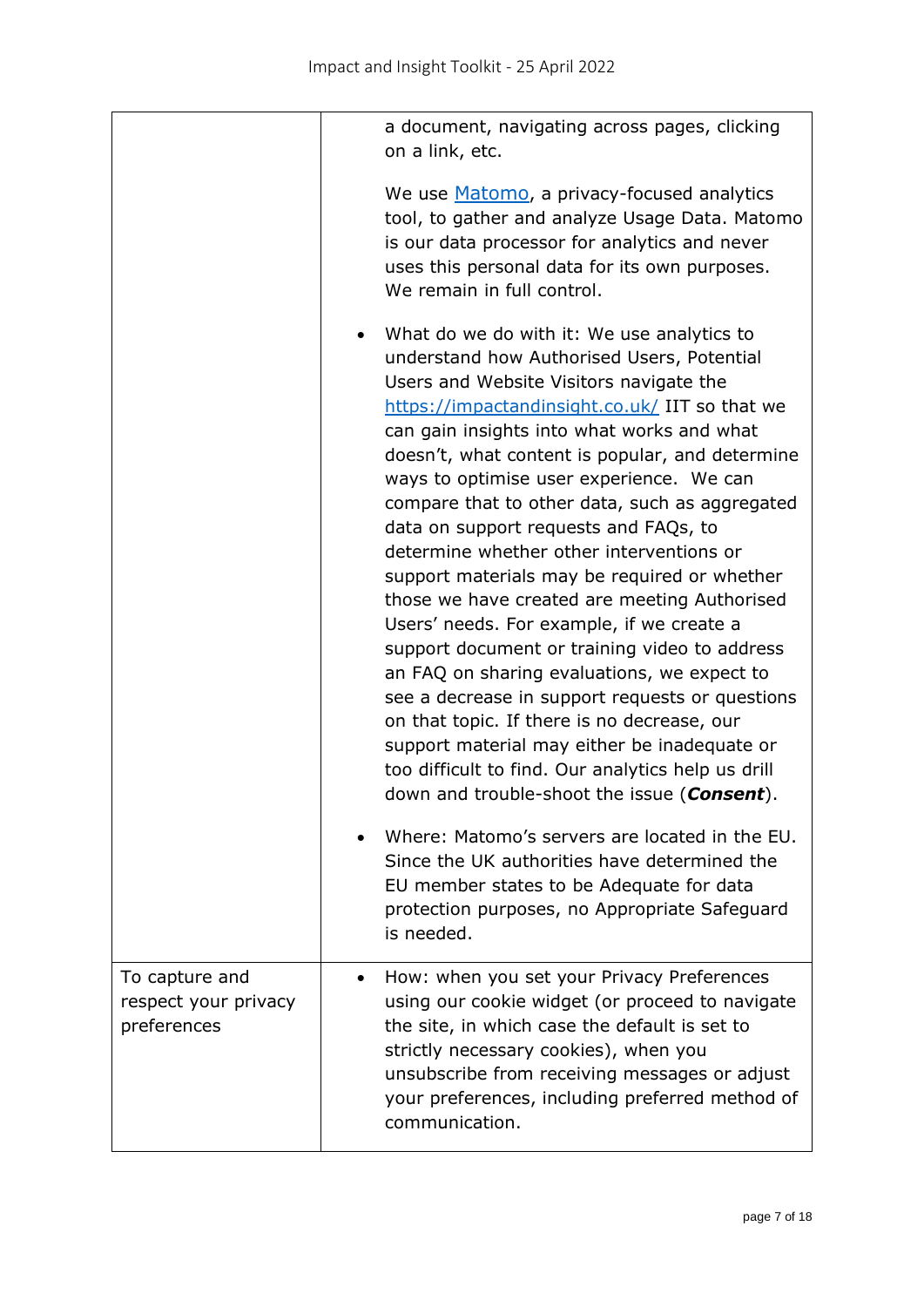| We use Cookiebot by Usercentrics to record<br>and manage cookie consents.                                                                                                                                                                                                                                                                              |
|--------------------------------------------------------------------------------------------------------------------------------------------------------------------------------------------------------------------------------------------------------------------------------------------------------------------------------------------------------|
| What we do with it: Cookiebot stores an<br>anonymous, random and encrypted key value<br>and your consent status in a first-party cookie<br>on your browser for 12 months (unless you<br>delete them earlier). This allows us to prove<br>we've obtained the necessary consents and<br>helps us respect your Privacy Preferences<br>(Legal Obligation). |
| • Where: Cookiebot is based in Denmark, which<br>the UK has recognised as Adequate, so no<br>Appropriate Safeguards are required.                                                                                                                                                                                                                      |

# **LAWFUL BASIS TABLE**

| <b>LAWFUL</b><br><b>BASIS</b>          | <b>WHAT THIS MEANS</b>                                                                                                                                                                                                                                                                                                                                                                                                                                                                                                                                       |
|----------------------------------------|--------------------------------------------------------------------------------------------------------------------------------------------------------------------------------------------------------------------------------------------------------------------------------------------------------------------------------------------------------------------------------------------------------------------------------------------------------------------------------------------------------------------------------------------------------------|
| <b>CONSENT</b>                         | You have given us permission, which you can<br>withdraw at any time. We need your Explicit<br><b>Consent</b> to process sensitive data like health-related<br>data (Special Data) or to transfer your Personal Data<br>outside the EEA where we don't have another<br>Appropriate Safeguard in place, or for any Automated<br>Decision Making that has significant legal or other<br>effects unless an exception applies. We do not process<br>any Special Data of Authorised Users or Potential<br>Users, nor do we engage in Automated Decision<br>Making. |
| <b>LEGITIMATE</b><br><b>INTERESTS</b>  | To help fulfil a legitimate business objective after<br>confirming we've only used what's reasonably<br>necessary and proportionate to meet that objective<br>and struck the right balance between our interests<br>and yours using a Legitimate Interests Assessment.                                                                                                                                                                                                                                                                                       |
| <b>CONTRACTUAL</b><br><b>NECESSITY</b> | To enter into or fulfil our contract with you, including to<br>respond to registration queries or support requests.                                                                                                                                                                                                                                                                                                                                                                                                                                          |
| <b>LEGAL</b><br><b>OBLIGATION</b>      | To comply with the law (e.g. tax reporting or<br>legitimate law enforcement requests, court orders, or<br>Freedom of Information Requests where the<br>conditions have been satisfied. We will notify you in                                                                                                                                                                                                                                                                                                                                                 |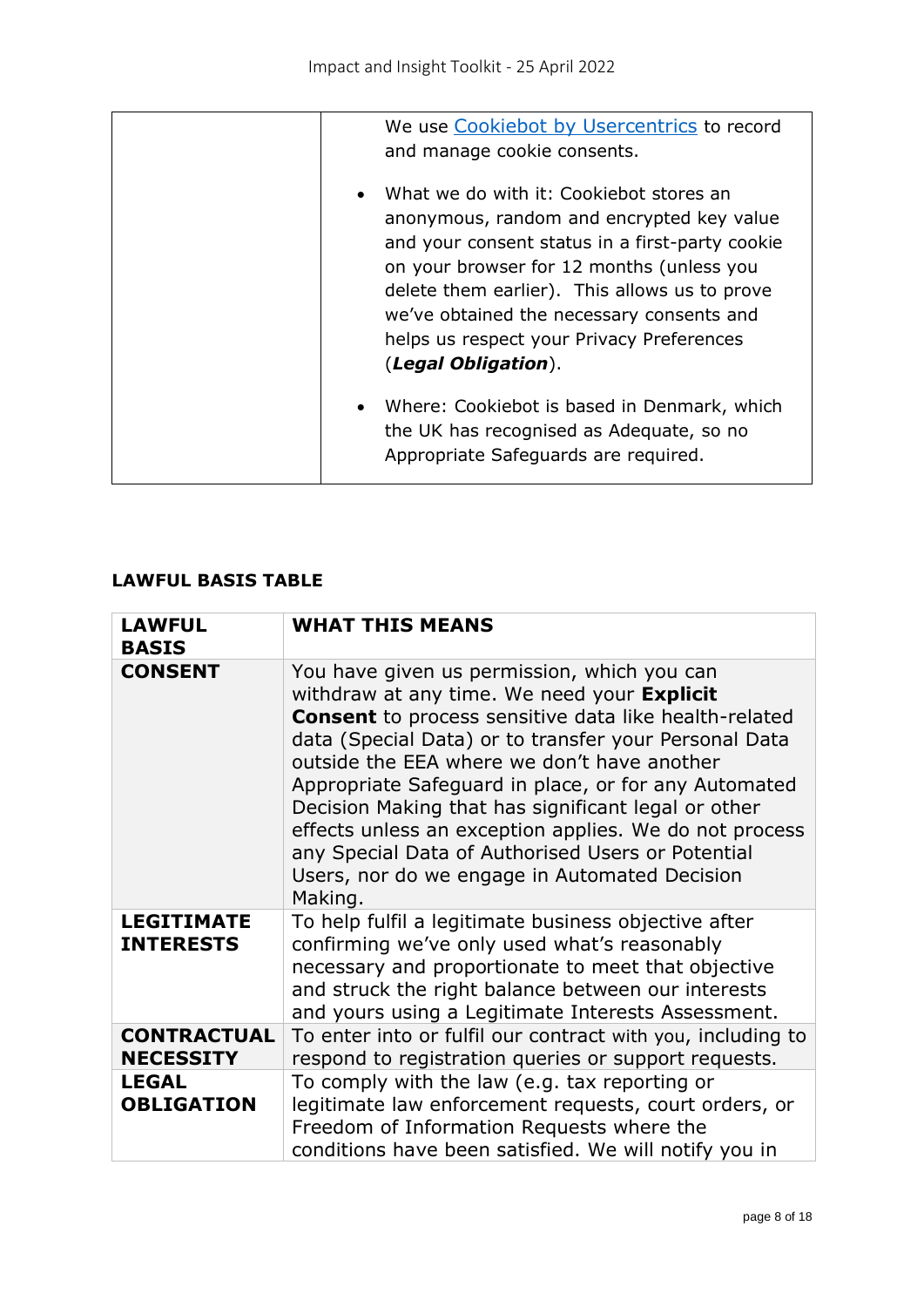|                                  | advance unless the law prohibits us from doing so or it<br>would undermine an investigation).                                                                                                                                                                                                                                                                                                                                                                                                                                                                                                                                                                                                                                           |
|----------------------------------|-----------------------------------------------------------------------------------------------------------------------------------------------------------------------------------------------------------------------------------------------------------------------------------------------------------------------------------------------------------------------------------------------------------------------------------------------------------------------------------------------------------------------------------------------------------------------------------------------------------------------------------------------------------------------------------------------------------------------------------------|
| <b>VITAL</b><br><b>INTERESTS</b> | In rare instances where one of the others don't apply<br>but we need your personal data to protect your vital<br>interests or those of another person. It is highly<br>unlikely we would ever need to rely on this Lawful<br>Basis.                                                                                                                                                                                                                                                                                                                                                                                                                                                                                                     |
| <b>PUBLIC TASK</b>               | This Lawful Basis applies to processing that is<br>necessary to perform a task in the public interest or<br>for official functions, where the task or function has a<br>clear basis in law. It is most relevant to public<br>authorities, but it can apply to any organisation that<br>exercises official authority or carries out tasks in the<br>public interest. We don't currently rely on this Lawful<br>Basis. As we operate the IIT and IIT Services on<br>behalf of ACE to help funded NPOs evaluate the<br>impact of their work, there may be rare instances<br>where it might apply, for example to respond to a<br>Freedom of Information Act request. We recommend<br>you contact ACE for more detail on this Lawful Basis. |

## **SHARING YOUR PERSONAL DATA / INTERNATIONAL TRANSFERS**

Like most businesses, we rely on a range of external parties to support our work, and tech providers in particular. Before entrusting your personal data to these recipients, we vet their practices to ensure we're confident they'll provide adequate protection, and enter into legally-binding agreements to make sure those that process personal data on our behalf commit to taking the necessary care and acting on our instructions.

Some of our tech providers or service providers are located outside the UK or EEA in countries that have not yet been recognized as Adequate by UK authorities. In such cases, we ensure Appropriate Safeguards are in place in line with requirements set by UK GDPR and ICO guidance. The table below provides more detail.

| Company         | <b>Data Shared</b> | <b>Purpose</b>    | <b>Where Located</b> |
|-----------------|--------------------|-------------------|----------------------|
| (Click for more |                    |                   | (Appropriate         |
| information)    |                    |                   | Safeguard)           |
| Amazon Web      | • Contact Details  | A cloud hosting   | London               |
| Services (AWS)  | • NPO Details      | service we use to |                      |
| (Sub-Processor) |                    | accelerate our    |                      |
|                 |                    | website and a     |                      |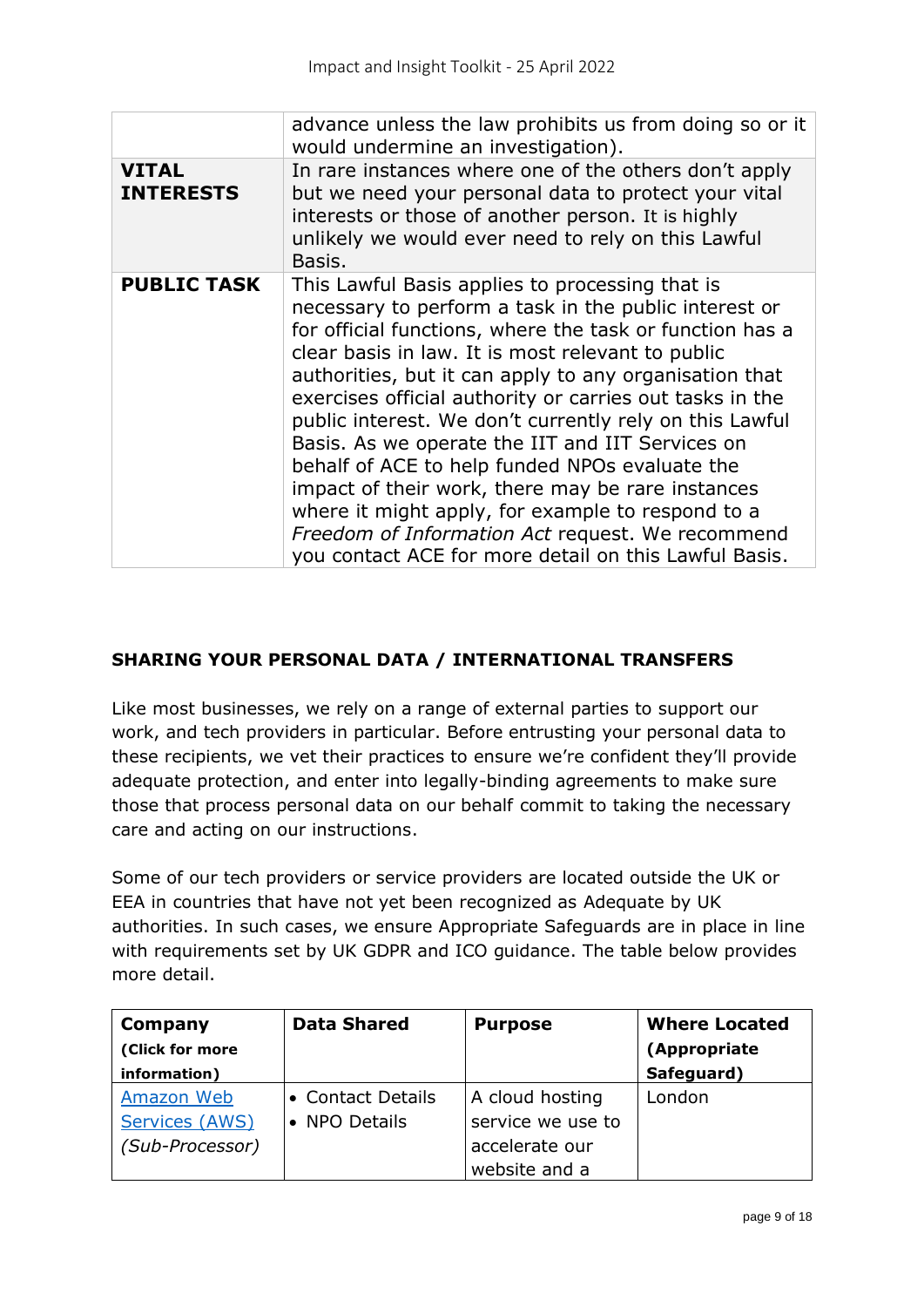|                                                                             | • Contract and<br>Registration<br><b>Details</b><br><b>Account Details</b><br>$\bullet$                                                                             | storage service<br>(Amazon Simple<br>Storage (S3))                                                                                                                                                                                                           |                                                            |
|-----------------------------------------------------------------------------|---------------------------------------------------------------------------------------------------------------------------------------------------------------------|--------------------------------------------------------------------------------------------------------------------------------------------------------------------------------------------------------------------------------------------------------------|------------------------------------------------------------|
| <b>Culture Counts</b><br>(CC)<br>(Sub-Processor)                            | • Contact Details<br>• NPO Details<br>• Contract and<br>Registration<br><b>Details</b><br>• Account Details<br>• Correspondence<br>• Usage Details<br>(for the IIT) | CC powers the<br>IIT, providing<br>user credentials<br>and technical<br>support and<br>maintenance                                                                                                                                                           | Australia<br>(International<br>Data Transfer<br>Agreement) |
| Matomo<br>(Sub-Processor)                                                   | • See "Cookies,<br>Statistics and<br>Analytics" below.<br>We remain in full<br>control of this<br>data.                                                             | A privacy-<br>preserving<br>analytics tool EU<br>authorities such<br>as the <b>EDPS</b> also<br>use due to its<br>compliance with<br>strict data<br>protection rules.                                                                                        | EU                                                         |
| <b>Microsoft Office</b><br>365 (Teams,<br>Outlook, Word)<br>(Sub-Processor) | • Contact Details<br>• Correspondence                                                                                                                               | A productivity<br>cloud we use to<br>communicate with<br>you.                                                                                                                                                                                                | UK                                                         |
| <u>Zoom</u><br>(Sub-Processor)                                              | • Contact Details<br>• Correspondence                                                                                                                               | A video<br>conferencing app<br>we use to<br>communicate with<br>you.                                                                                                                                                                                         | <b>US</b><br>(Standard<br>Contractual<br>Clauses)          |
| <b>Arts Council</b><br><b>England (ACE)</b><br>(Controller /<br>Recipient)  | • Contact Details<br>• Correspondence<br>(e.g. to resolve<br>queries or<br>issues)                                                                                  | ACE offers the IIT<br>to NPOs as part of<br>their funding<br>agreement and<br>requires certain<br>information in<br>identifiable (e.g.<br>who from the NPO<br>is registered) and<br>aggregate form<br>(e.g. number of<br>NPOs registered)<br>as described in | UK                                                         |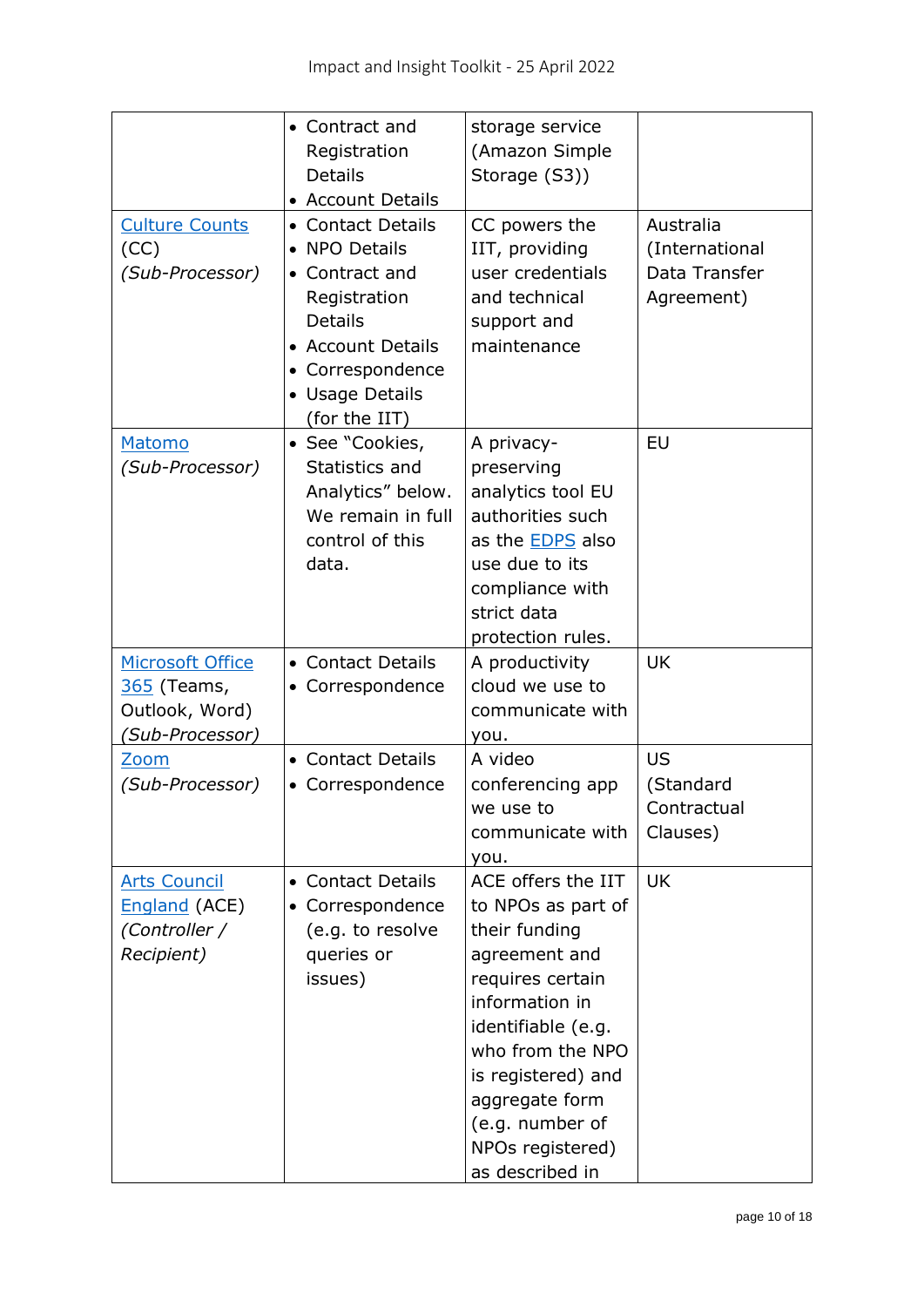|                                                                       |                                                                                                                                                                                                                                                                                                                                                                          | the registration<br>package                                                                                                                                                 |                       |
|-----------------------------------------------------------------------|--------------------------------------------------------------------------------------------------------------------------------------------------------------------------------------------------------------------------------------------------------------------------------------------------------------------------------------------------------------------------|-----------------------------------------------------------------------------------------------------------------------------------------------------------------------------|-----------------------|
| Cookiebot (aka<br>Cybot) by<br><b>Usercentrics</b><br>(Sub-Processor) | • IP number in<br>anonymized<br>form (last three<br>digits are set to<br>'0'<br>• The date and<br>time of the<br>consent (for<br>retention<br>periods)<br>• User agent of<br>your browser<br>• URL from which<br>the consent<br>was submitted.<br>• An anonymous,<br>random and<br>encrypted key<br>value.<br>• Your consent<br>state, serving<br>as proof of<br>consent | Cookiebot is a<br>consent<br>management<br>platform that<br>makes it easier<br>for us to<br>automatically<br>manage cookie<br>consents on our<br>website                    | Denmark               |
| Pipedrive<br>(Sub-Processor)                                          | • Contact details<br>• Correspondence<br>NPO details<br>• Contract and<br>Registration<br>details<br>• Account details<br>Correspondence<br>• Training data                                                                                                                                                                                                              | A customer<br>relationship<br>management<br>software we use<br>to help us<br>manage our client<br>relationships<br>more efficiently<br>and effectively.<br>Learn more here. | Frankfurt,<br>Germany |

# **RETENTION PERIODS**

We'll generally retain your personal data as long as a business relationship exists with you or until you ask to be removed from our system, unless we have a legal obligation to retain it longer. We stop actively using your personal data once a retention period has been reached. Thereafter, we delete, anonymise or archive certain personal data elements as described below.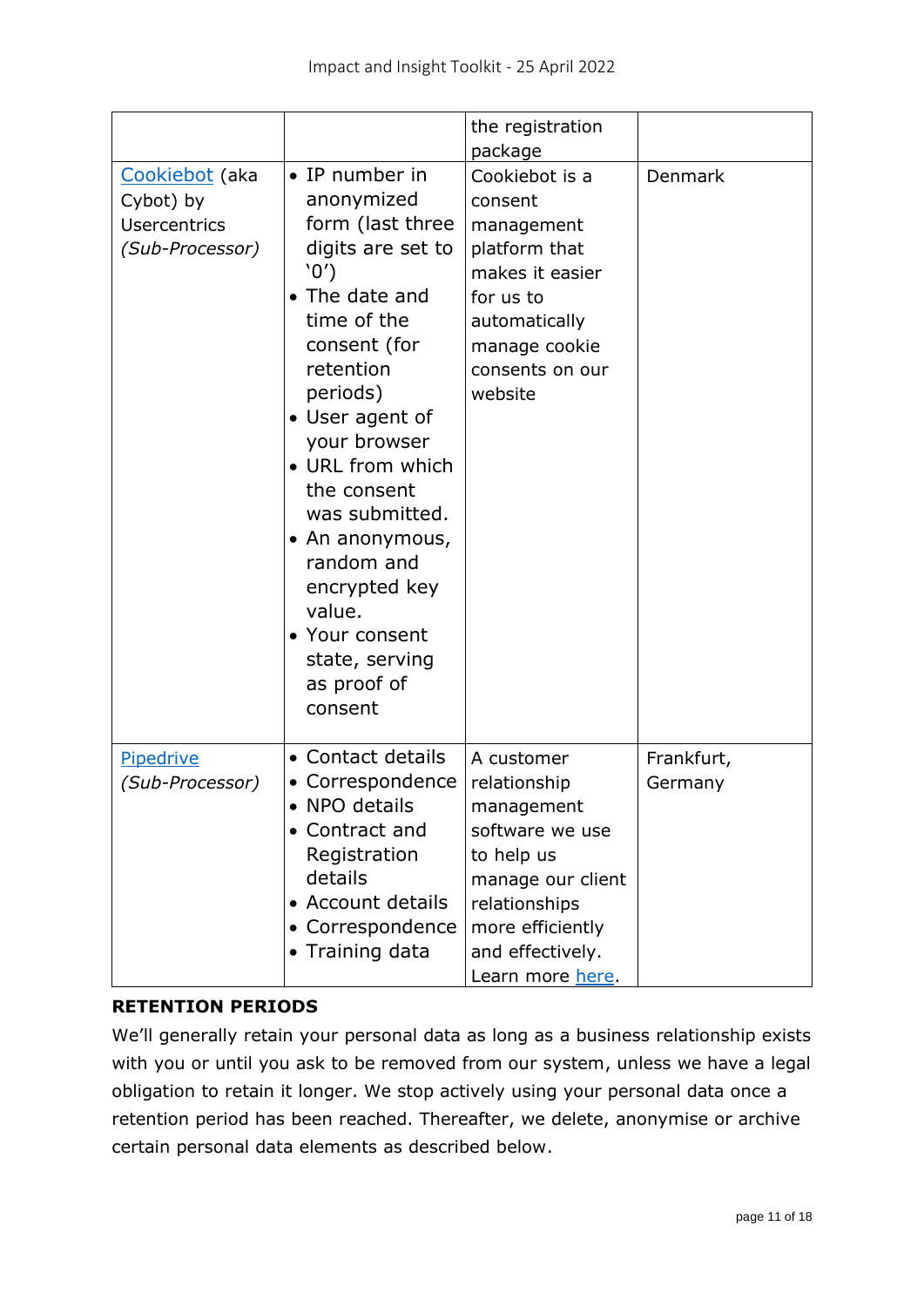| <b>Personal Data</b><br><b>Elements</b>                                | <b>Retention Period</b>                                                                                                                                                  | <b>Action</b>                                                              |
|------------------------------------------------------------------------|--------------------------------------------------------------------------------------------------------------------------------------------------------------------------|----------------------------------------------------------------------------|
| Contact details, NPO<br>details, Contract and<br>Registration details, | Authorised Users: The<br>duration of our<br>contractual relationship<br>and for an additional 6<br>years post-termination.<br>Potential Users: up to 12<br>months.       | Archive 6 months post<br>termination. Delete 6<br>years post-termination.  |
| Account details                                                        | Authorised Users: For<br>the duration of our<br>contractual relationship<br>or one year since the<br>date of last login,<br>whichever is earlier<br>(inactive accounts). | Archive 6 months post-<br>termination. Delete 3<br>years post-termination. |
| Correspondence                                                         | Support requests (where<br>not anonymous): 6<br>months from date of<br>resolution.                                                                                       | Archive upon resolution.                                                   |
|                                                                        | Feedback (where not<br>anonymous): 1 year<br>from date provided,<br>unless it is a testimonial<br>(retained up to 3 years<br>unless you request<br>deletion sooner).     | Archive in anonymised<br>form.                                             |
|                                                                        | Complaints DSARs: Up<br>to 6 years from date of<br>of DSAR resolution or<br>post contract<br>termination (for<br>complaints).                                            | Archive once resolved<br>then destroy after 6<br>years.                    |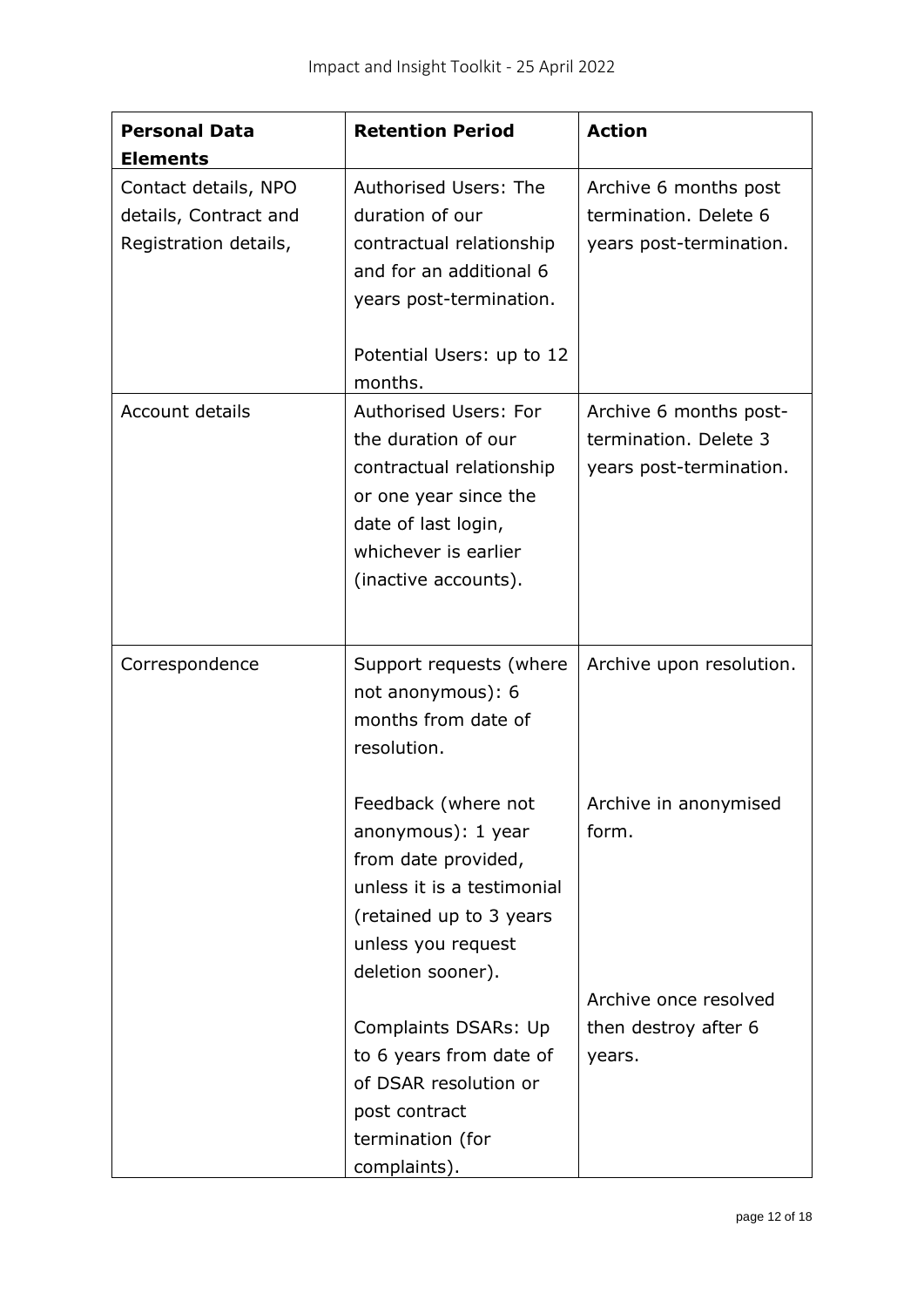| Usage Data                 | For security: We take<br>measures to limit what<br>data can be linked to                             | Anonymise and archive<br>in anonymised form (if<br>no incident). |
|----------------------------|------------------------------------------------------------------------------------------------------|------------------------------------------------------------------|
|                            | you upon collection.<br>Thereafter we aggregate<br>and anonymise the data<br>up to 6 months from the | Archive (if there is an<br>incident).                            |
|                            | last action, unless a<br>security or privacy                                                         |                                                                  |
|                            | incident is associated                                                                               |                                                                  |
|                            | with it, in which case we                                                                            |                                                                  |
|                            | retain it up to 3 years                                                                              |                                                                  |
|                            | from resolution or close                                                                             |                                                                  |
|                            | of investigation.                                                                                    |                                                                  |
| Usage Data                 | For analytics: We take                                                                               | Aggregate upon                                                   |
|                            | measures to limit what                                                                               | collection, then                                                 |
|                            | data can be linked to                                                                                | anonymise.                                                       |
|                            | you upon collection.                                                                                 |                                                                  |
|                            | Thereafter we aggregate                                                                              |                                                                  |
|                            | and anonymise the data                                                                               |                                                                  |
|                            | (within 3 months of                                                                                  |                                                                  |
|                            | collection).                                                                                         |                                                                  |
| <b>Privacy Preferences</b> | Cookie consents: 12                                                                                  | Delete on expiry and                                             |
|                            | months from time on                                                                                  | request fresh consent                                            |
|                            | time and date stamp,                                                                                 | upon subsequent visit.                                           |
|                            | unless you clear your                                                                                |                                                                  |
|                            | browser cookies sooner,                                                                              |                                                                  |
|                            | in which case you'll be                                                                              |                                                                  |
|                            | asked for consent again.                                                                             |                                                                  |
|                            |                                                                                                      | Indefinite to satisfy a                                          |
|                            | Marketing preferences                                                                                | Legal Obligation to                                              |
|                            | (e.g. unsubscribe):                                                                                  | maintain a suppression                                           |
|                            | indefinitely.                                                                                        | list.                                                            |
|                            |                                                                                                      | Once account is flagged                                          |
|                            | Communication                                                                                        | as inactive or contract                                          |
|                            | preferences for service                                                                              | has terminated, this                                             |
|                            | messages: duration of                                                                                | information is archived                                          |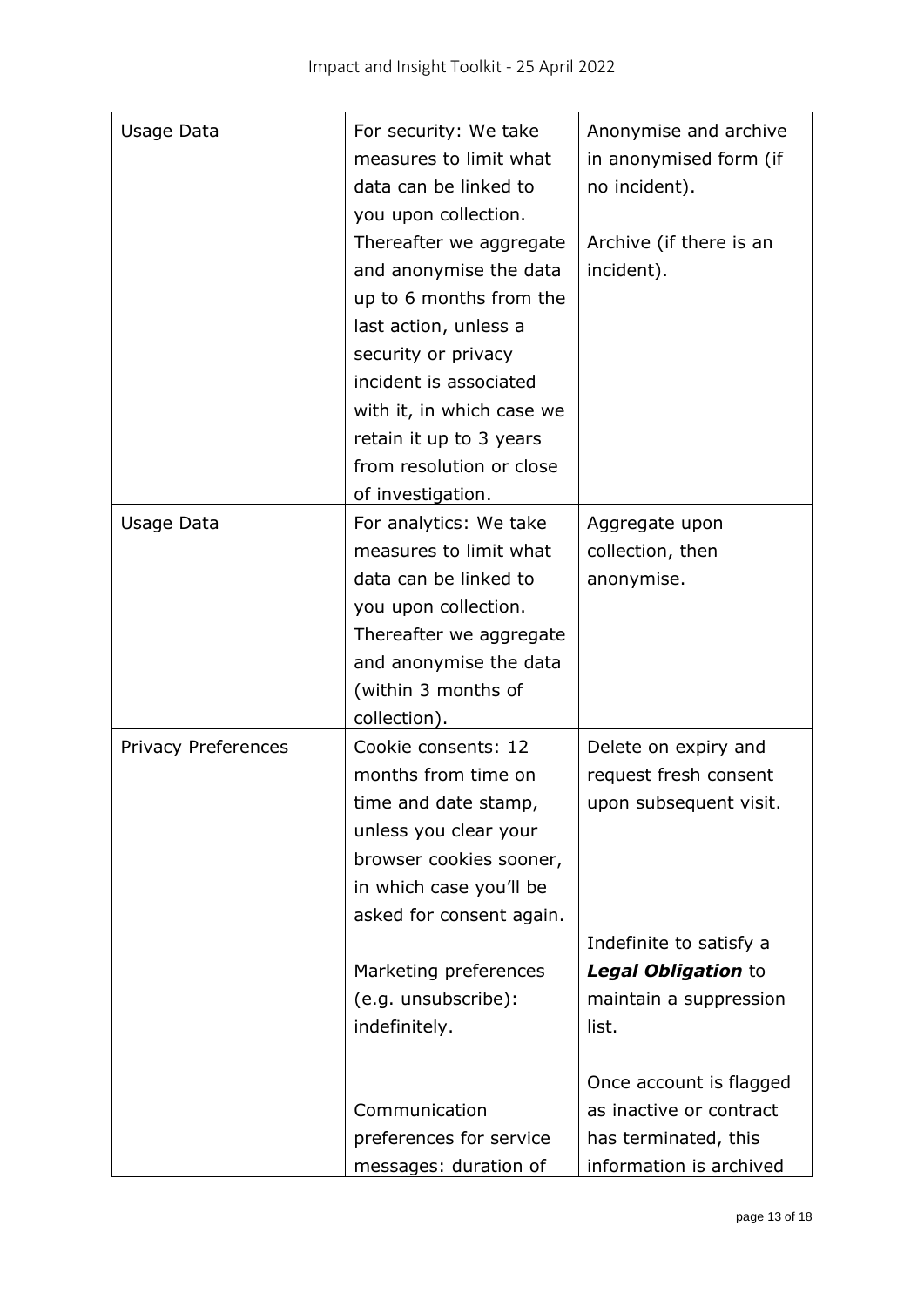| relationship and up to $1 \mid$ for 1 year and then |  |
|-----------------------------------------------------|--|
| year from either contract   deleted.                |  |
| termination or last date                            |  |
| of activity (whichever is                           |  |
| earlier)                                            |  |

## **HOW WE KEEP YOUR PERSONAL DATA SECURE**

We have implemented appropriate information security policies and procedures in line with ISO 27001 and the Cyber Essentials framework including:

- Procedures to regularly review data access rights and our sharing practices
- Procedures for the secure disposal of data, media and equipment
- Procedures to regularly review our risk exposure and table appropriate mitigations that consider possible impact on customers and end-users, best practice solutions, and resource availability

Internal Data Protection and Information Security policy documents are updated as the law evolves and employees receive training to ensure they understand their data protection obligations. All information passed between you and CWC when using our online services is sent using secure industry standard encryption.

#### **Your rights under applicable data protection law**

Your have the following rights with respect to your personal data, provided the criteria are met:

- The right to be informed about our processing of your personal data
- The right to have your personal data corrected if it's inaccurate and to have incomplete personal data completed
- The right to object to processing of your personal data
- The right to restrict processing of your personal data
- The right to have your personal data erased (the *"right to be forgotten"*)
- The right to request access to your personal data and information about how we process it
- The right to move, copy or transfer your personal data

Learn more about your rights [here.](https://ico.org.uk/your-data-matters/)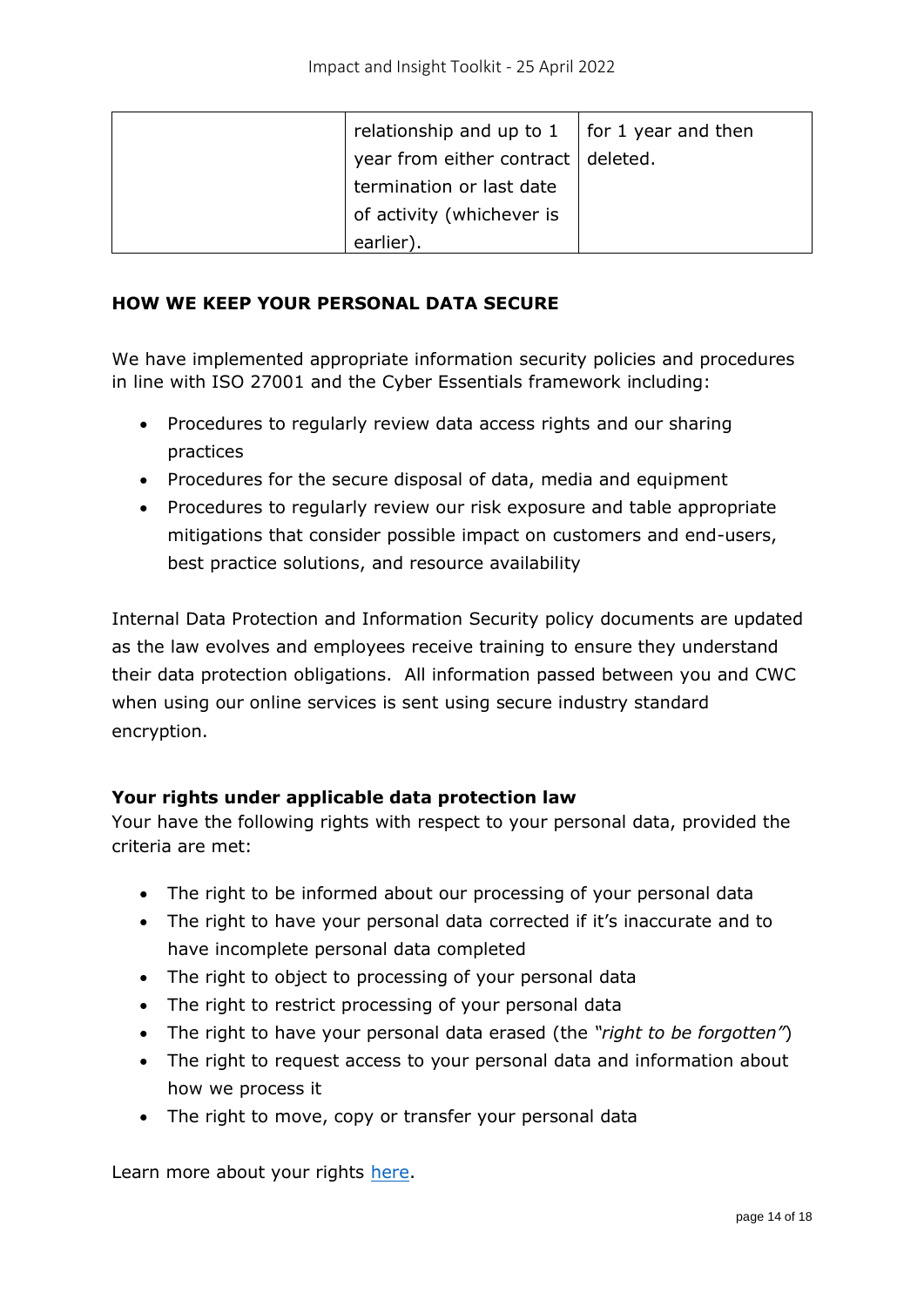To exercise your rights, please contact our Privacy Lead, John Knell, via email at [support@countingwhatcounts.co.uk.](/Users/simonetopel/Library/Containers/com.apple.mail/Data/Library/Mail%20Downloads/798DAFE3-89BF-4178-B919-904E41D020ED/support@countingwhatcounts.co.uk)

#### **COMPLAINTS**

We hope that you won't ever need to, but if you do want to complain about our use of personal data, please send an email with the details of your complaint to [support@countingwhatcounts.co.uk](/Users/simonetopel/Library/Containers/com.apple.mail/Data/Library/Mail%20Downloads/798DAFE3-89BF-4178-B919-904E41D020ED/support@countingwhatcounts.co.uk) . We will investigate and respond to all complaints we receive.

You also have the right to lodge a complaint with the Information Commissioner's Office ("ICO") is the UK data protection regulator/supervisory authority. For further information on your rights and how to complain to the ICO, please refer to the **ICO [website](https://ico.org.uk/your-data-matters/raising-concerns/)**.

# **CHANGES TO THIS PRIVACY STATEMENT**

We'll notify you if there are any material changes to this Privacy Notice as required by applicable law or where we intend to process your personal data for a new purpose before we start that new processing activity.

# **LINKS TO OTHER WEBSITES**

Certain hypertext links or social sharing buttons in this website may lead you to websites which are not under the control of Counting What Counts Ltd. When you activate these, you may leave our website. These links are provided solely for your convenience and do not represent any endorsement or recommendation by Counting What Counts Ltd. We accept no responsibility or liability for the contents of any website to which a hypertext link exists and gives no representation or warranty as to the information on such websites. We encourage you to read their privacy notices to learn more about their data protection practices.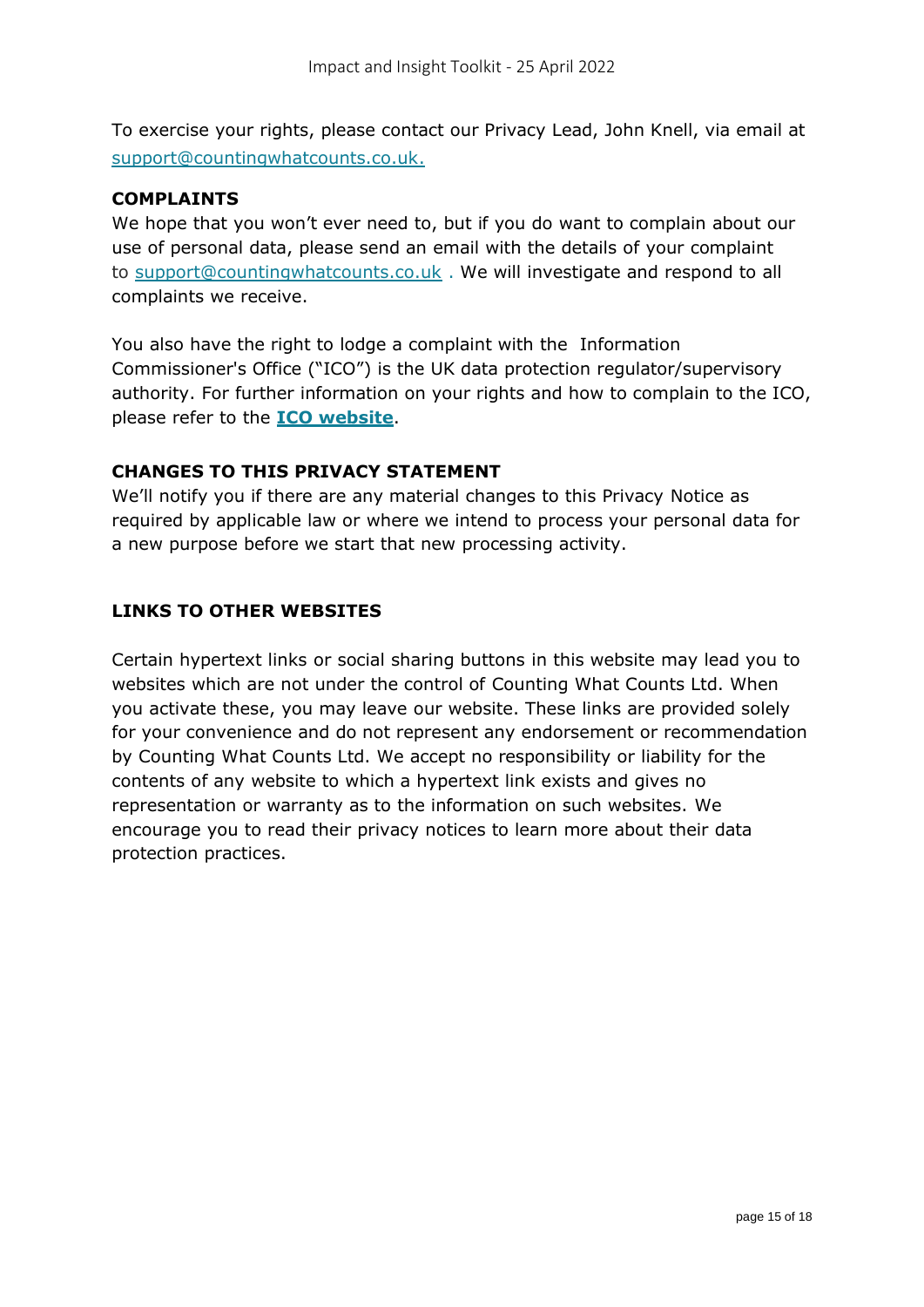# **COOKIES, STATISTICS AND ANALYTICS**

#### *Cookies and Similar Technologies*

Cookies are small text files placed on your computer, smartphone or other device and are commonly used on the internet. We use cookies and similar technologies to:

- collect information that will help us understand visitors' browsing habits on the Website, and compile statistical reports on website / IIT activity for Authorised Users, Potential Users and Website Visitors who provide their opt-in using our cookie widget (Consent), e.g. number of visitors and the pages they visit
- remember information about you when you visit our site (preferences, choices). We may need to do this to provide some of our services if you provide your consent, e.g. if you use the 'Remember me' option on the login
- to remember your cookie preferences selected using our cookie widget (Legal Obligation).

We use Cookiebot by Usercentrics (a trademark of Cybot), a Danish company, to capture and manage cookie consents. By default, our website is set to only capture strictly necessary cookies, however you may use the Cookiebot cookie widget to opt in to other types of cookies and technologies, for example to manage your preferences, enhance performance or enable us to gather analytics about our website.

When you set your preferences, Cookiebot securely transmits your choices and additional data required to help us record and manage it:

- Your IP number in anonymized form (last three digits are set to '0').
- The date and time of the consent (to manage retention periods)
- User agent of your browser
- The URL from which the consent was submitted
- An anonymous, random and encrypted key value (**Key**)
- Your consent state, serving as proof of consent

The Key and consent state are also saved in your browser in the first party cookie "CookieConsent" so that the website can automatically read and respect your consent on all subsequent page requests and future sessions for up to 12 months. The Key is used for proof of consent and an option to verify that the consent state stored in your browser is unaltered compared to the original consent submitted to Cybot.

You will find a detailed list of the cookies we use, how long we retain the cookie data and the recipients (if applicable) that receive data we capture using cookies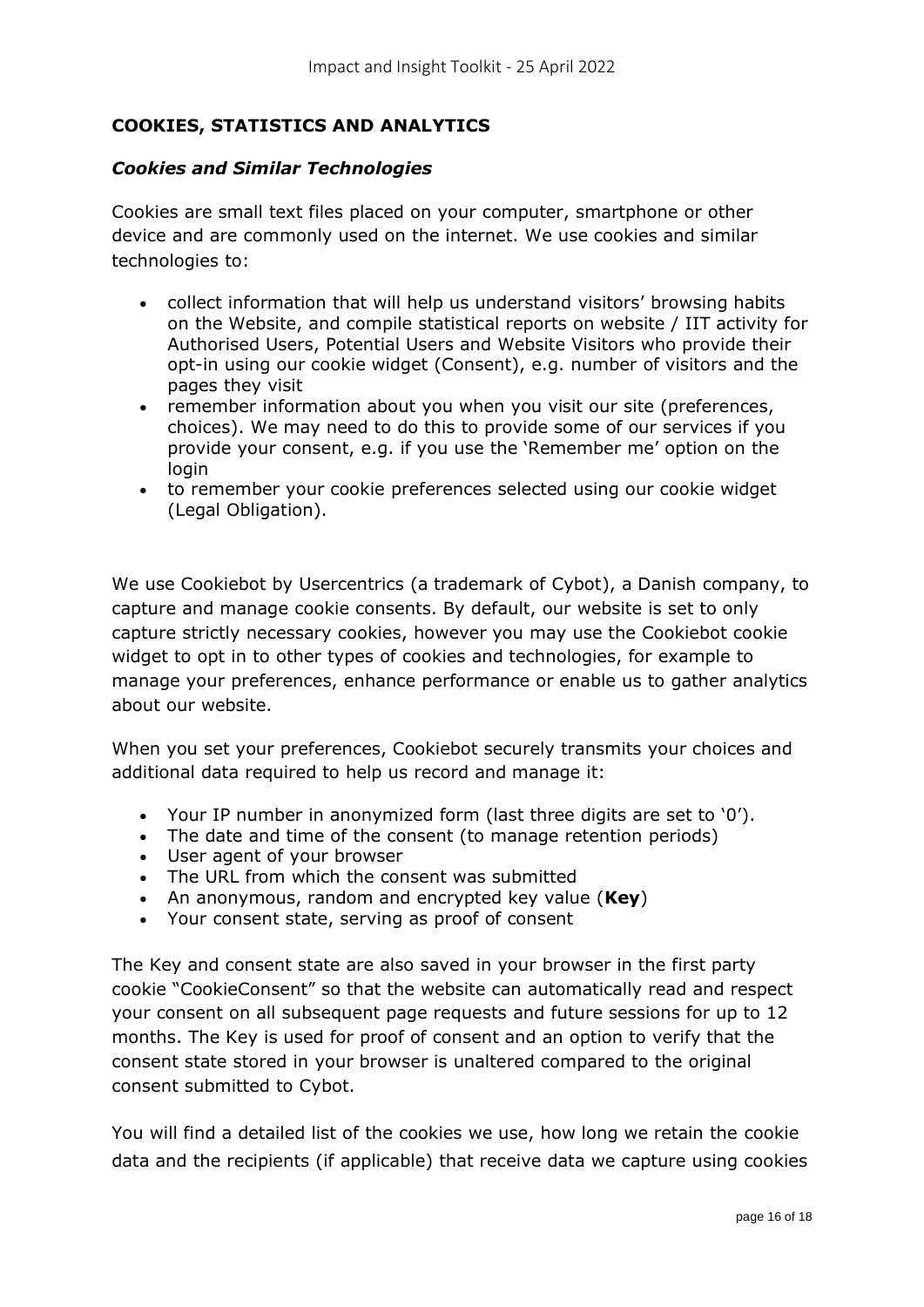in our Cookiebot cookie widget and change your settings at any time by ticking or unticking the relevant boxes.

You may need to refresh your page for your settings to take effect.

Alternatively, you can control cookies through your browser settings.

Find out how to manage cookies on popular browsers:

- [Google Chrome](https://support.google.com/accounts/answer/61416?co=GENIE.Platform%3DDesktop&hl=en)
- [Microsoft Edge](https://privacy.microsoft.com/en-us/windows-10-microsoft-edge-and-privacy)
- [Mozilla Firefox](https://support.mozilla.org/en-US/kb/enable-and-disable-cookies-website-preferences)
- [Microsoft Internet Explorer](https://support.microsoft.com/en-gb/help/17442/windows-internet-explorer-delete-manage-cookies)
- [Opera](https://www.opera.com/help/tutorials/security/privacy/)
- [Apple Safari](https://support.apple.com/en-gb/safari)

To find information relating to other browsers, visit the browser developer's website.

Learn more about cookies at [www.aboutcookies.org](http://www.aboutcookies.org/) or [www.allaboutcookies.org.](http://www.allaboutcookies.org/)

#### *Analytics*

We use a privacy-preserving analytics tool called [Matomo](https://matomo.org/) – which many EU [authorities](https://edps.europa.eu/about-edps/legal-notices_en) use to ensure compliance with strict privacy and data protection rules - to analyse how Authorised Users and Potential Users interact with the Website.

We aim to provide the best possible user experience to help the arts and cultural communities get the most out of their data. We're interested in the bigger picture so we can find out what works, and what doesn't, as we constantly strive to improve the user experience. We generally anonymize or aggregate the personal data at source, e.g. through IP anonymization and have taken other steps as outlined [here](https://matomo.org/docs/privacy-how-to/) to increase privacy protection by reducing the ability to link this data back to you. We process the following data elements using Matomo, most of which are anonymous or pseudonymous:

- User IP address (anonymized)
- Optional User ID
- Date and time of the request
- Title of the page being viewed (Page Title)
- URL of the page being viewed (Page URL)
- URL of the page that was viewed prior to the current page (Referrer URL)
- Screen resolution being used